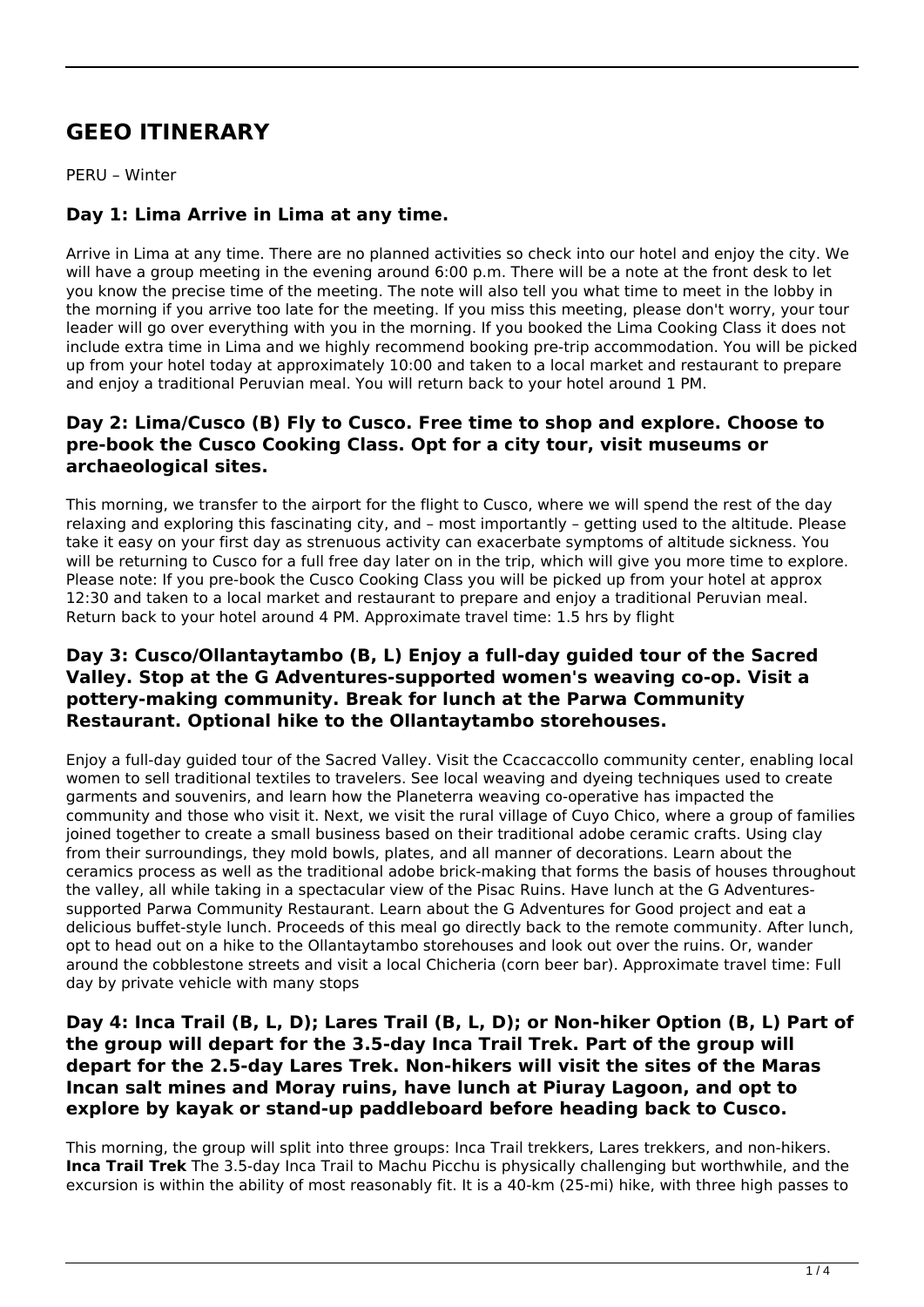be crossed, one of which reaches an elevation of 4,200 m (13,776 ft). The trail is often steep, and it may rain even during the dry season. The temperatures at night may fall below zero, so it is important to come prepared. Depart Ollantaytambo for "Km 82," where we begin our walk in the footsteps of the Incas. Our local crew of porters, cook, and guide look after us well for the duration of the hike. Porters carry the majority of the gear for the hike, so those passengers doing the hike only carry a small daypack with water, rain gear, snacks, a camera, etc. As you walk the trail that linked this ancient empire, admire breathtaking views at every step as we move from high plateau areas to dense cloud forest. Depending on the season, you may see a great variety of flora, including miniature and large orchids and fiery rhododendron bushes. Today the trekking is fairly easy and serves as good training for the next few days. Pass rambling rivers and through a small village, and enjoy scenic mountain views: it's just a taste of what's to come. Start point Km 82 to Wayllambama Approximate distance: 11 km/6.8 mi Approximate hiking time: 5-6 hrs **Lares Trek** Those booking after Inca Trail permits sell out who wish to hike will be hiking the Lares Trek instead. Equally as difficult as the Inca Trail, the Lares allows you to hike on a more off-the-beaten-track route that winds through remote Andean villages. The hike is 2.5 days long. You will have similar camping and porter services as the Inca Trail hikers. On day one, we have an early morning start and will take a van (3 hrs.) to the town of Lares, where the hike will start with a leisurely pace through the valley of Cuncani. Hike 4 km (2.5 mi) to Chancachaca, where we stop for lunch. Altitude here is around 3,480 m (11,417 ft). After lunch, we continue to Cuncani, where we camp for the night at 3872 m (12,703 ft). The camp isa International Development Bank, International Monetary Fund, and Planeterra supported project. Lares town to Cuncani Approximate distance: 9 km (5.59 mi) Approximate hiking time: 4.5 hrs **Non-hikers** Anyone electing not to hike and stay in Cusco instead will have 2 extra days to explore Cusco instead of hiking. When the trekkers leave this morning, travelers staying in Cusco will be accompanied by the Cusco tour leader on an extended Sacred Valley tour. Drive a little more than an hour to get to the Moray archaeological site. Tour these unique Inca ruins, consisting of circular terraces and a sophisticated irrigation system located at 3,500 m (11,483 ft). Learn about the history and study of this fascinating site – speculation has it that it was an Inca agriculture experiment station. After Moray, we visit the impressive Maras Salt Mines. See thousands of individual ancient salt pools spilling over a hillside. We will learn about the different varieties of salt and try the renowned pink salt, famous worldwide. Then, set out on a scenic drive above the Sacred Valley of the Incas, stop along the way to lookout over small farms carved into the hills and small villages dotted along the landscape. Enjoy a picnic lunch at picturesque Piuray Lagoon, opt to relax, explore the lagoon by kayak, or stand-up paddleboard. Afterwards, we travel another 1.5 hrs to Cusco for another 2 nights in this wonderful city. **The price for the trekking and non-trekking option is the same. Non-trekkers only receive breakfasts and one lunch, whereas trekkers will receive all meals while trekking.**

## **Day 5: Inca Trail (B, L, D); Lares Trail (B, L, D); or Non-hiker Option (B) Inca Trail and Lares trekkers continue their hikes. Non-hikers have a free day in Cusco.**

**Inca Trail Trek** We start early to trek over progressively more spectacular and steeper terrain on our way to Warmiwañusca (or Dead Woman's Pass), the highest point of the trek at 4,198 m (13,769 ft). Be prepared to face strong Andean weather (blazing sun or cold winds) around the pass. Take the hike slow and drink lots of water along the way – amazing views are waiting as a reward. Finally, we enjoy ample time to rest and relax after reaching the camp. Most campers arrive around early afternoon. Wayllabamba to Paqaymayo Approximate distance: 12 km (7.5 mi) Approximate hiking time: 6-7 hrs **Lares Trek** Today, we hike from the foothills of Sicllaccasa Mountain 12.2 km (7.6 mi) to its high pass at 4,750 m (15,583 ft), providing scenic views of lagoons and the snow-capped Chicon Mountain. After reaching the highest point, we celebrate by making an offering of coca leaves to the Andean gods. Following a short descent, we hike another 2.2 km (1.3 mi) to Quenca Pata for lunch and to take in the amazing view. We close out the day by hiking downhill another 2.6 km (1.6 mi) to our second campsite near a stream. We will spend the night at an elevation of around 4,114 m (13,497 ft). Cuncani to Kuyoc Approximate distance: 17 km (10.5 mi) Approximate hiking time: 9 hrs **Non-hikers** Enjoy a free day exploring Cusco. Some suggestions for what you can do with your time: Cusco Tourist Ticket 130 PEN per person This ticket allows admission to 16 sights around the City of Cusco, including many popular museums and cathedrals. The ticket also provides entrance to Sacsayhuaman Archaeological Park and sights in the South Valley of Cusco and the Sacred Valley of the Incas. Your tour leader or the hotel can help arrange for a taxi to take to the these sites. Inka Museum 10 PEN per person Get ready to explore the artifacts from the Inca Empire, including mummies, jewelry, skulls, and ceramics at this museum of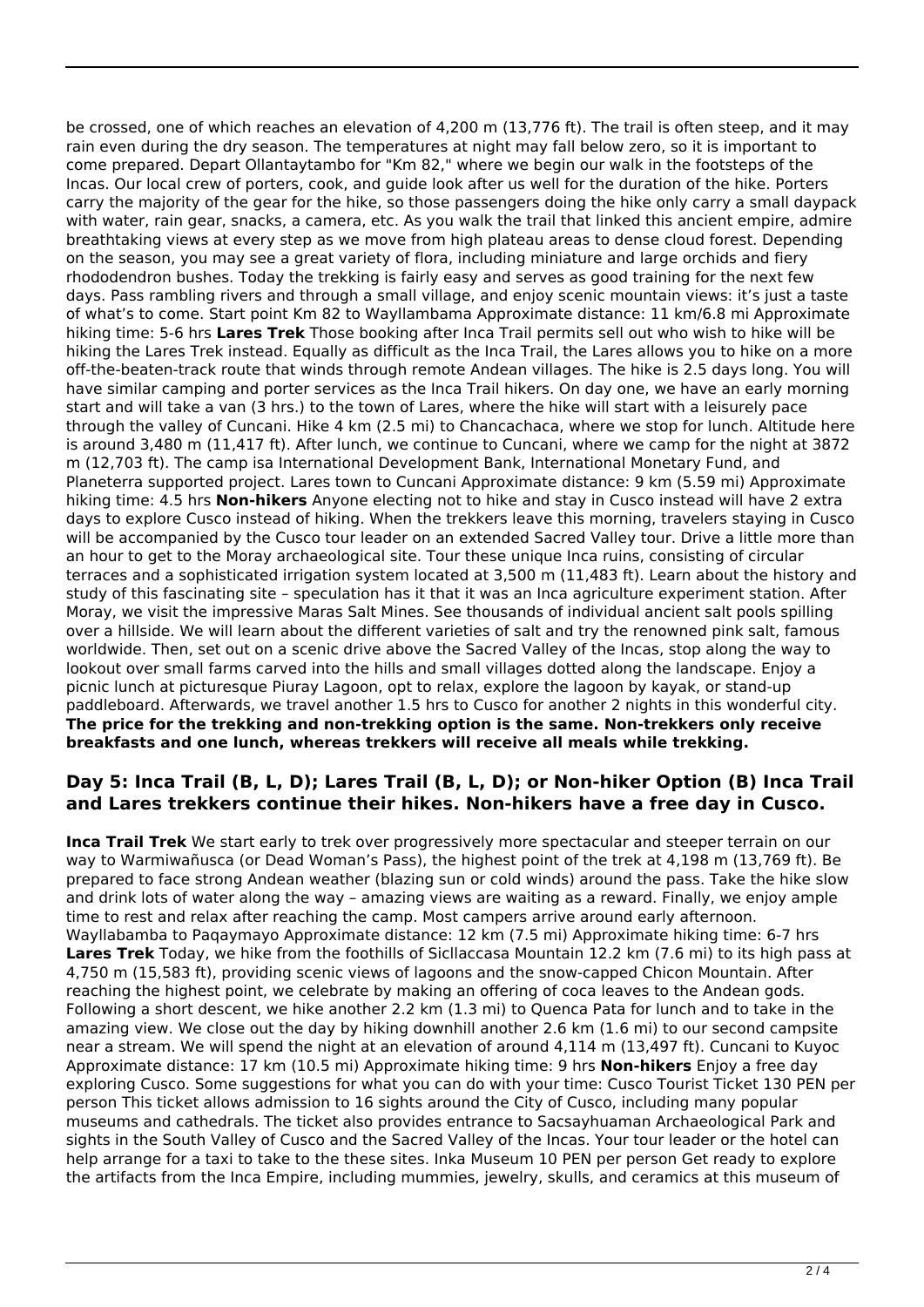archaeology. Whitewater Rafting Urubamba 165 PEN per person Rise for an early morning pick up and drive to Chuquicahuana for a safety briefing. Enjoy a full day of rafting on the Upper Vilcanota River (about 2.5 hrs on the water). Be thrilled by fast rapids that are a constant Class III and IV for around 11 km (9 mi), and don't forget to take in the gorgeous scenery. Rehash all the excitement afterward over a riverside picnic lunch.

## **Day 6: Inca Trail (B, L, D); Lares Trail (B, L); or Non-hiker Option (B) Inca Trail trekkers continue hiking. Lares trekkers finish their hike and transfer to Ollantaytambo. Non-hikers transfer to Ollantaytambo. Lares trekkers and nontrekkers take a train to Aguas Calientes.**

**Inca Trail Trek** Today, we cross two more passes and more ruins along the way. The first pass is at 3,998 m (13,113 ft) where, on a clear day, you can catch a glimpse of the snow-capped Cordillera Vilcabamba. You'll hike through a cloud forest on the gentle climb to the second pass of the day, where you walk through original Incan constructions. The highest point of this pass is 3,700 m (12,136 ft). On a clear day, enjoy the views of the Urubamba Valley. At 3650 m (11,972 ft), you'll reach the ruins of Phuyupatamarca, the "Town Above the Clouds." We either camp here or 1.5 hours further along, near the Wiñay Wayna ("Forever Young") ruins. Paqaymayo to Wiñaywayna Approximate distance: 16 km (10 mi) Approximate hiking time: 9 hrs **Lares Trek** This morning, we follow the trail, passing by typical Andean flora and fauna, llamas, and alpacas. We descend through the valley of Pumahuanca, meet friendly local Quechua people, and explore some Inca storehouses along the way. This trek will take 3-4 hrs to reach the town of Pumahuanca, where we enjoy lunch before hopping in a van to Ollantaytambo. We continue by train to Aguas Calientes. Kuyoc to Punta Carretera Approximate distance: 10.5 km (6.5 mi) Approximate hiking time: 3.5 hrs **Non-hikers** Today, we travel by private vehicle 2 hours to Ollantaytambo, where we meet up with the Lares trekkers and catch the scenic train to Aguas Calientes, where we will spend the night.

### **Day 7: Machu Picchu/Cusco (B) Inca Trail hikers finish their trek at Machu Picchu. Lares trekkers and non-hikers join the Inca Trail group. Everybody tours the ruins on a guided tour and with free time. Travel back to Cusco.**

**Inca Trail Trek** The final day of the hike starts pre-dawn to reach the Sun Gate before sunrise. We wake up around 03:30 and walk to the checkpoint. We will catch the first views of the breathtaking ruins of Machu Picchu on a clear day. We hike down to Machu Picchu, where we join the rest of the group for a guided tour of the site and some free time to explore. Wiñaywayna to Intipunku (Sun Gate) Approximate distance: 4 km (2.5 mi) Approximate hiking time: 1.5 hrs **Lares Trek and Non-hikers** We wake up early to experience dawn at Machu Picchu, where you will join the Inca Trail trekkers on a guided tour of the ruins. You will also have some free time to explore the ruins on your own. **Entire Group** Machu Picchu is both the best and the least known of the Inca ruins. It is not mentioned in any of the chronicles of the Spanish conquistadors, and archaeologists today can do no more than speculate on its function. The local Quechua farmers in the area knew of Machu Picchu for centuries, but it was not until an 11-year-old boy led the American historian Hiram Bingham (who was in search of Vilcabamba) to the site on July 24, 1911, that the rest of the world became aware of its existence. At that time, the site was covered in thick vegetation, and Bingham and his team returned in 1912 and 1915 to clear the growth. Over the years, much work has been done on excavating and studying the site. Despite these efforts, many unanswered questions remain. Follow the local guide to Machu Picchu to learn about its history at a leisurely pace. Gain local insight into the Inti Mach'ay cave, Inti Watana, the Temple of the Sun, the Temple of the Water, the Temple of the Condor, and the Room of the Three Windows. Take time to sit and feel the energy of this 15th-century site, now both a UNESCO World Heritage site and voted one of the new Seven Wonders of the World (in a worldwide Internet poll). Use any leftover energy from your Machu Picchu hike to visit the Inca Bridge site nearby, thought by some to be a secret back entrance to Machu Picchu. Trek up to the bridge that's cleaving to a 579 m (1,900 ft) cliff and soak in amazing views of cloud forest along the way. Please note about Huayna Picchu: Although this hike may be promoted by others, we cannot verify that this hike meets G Adventures minimum safety standards. We do not include the Huayna Picchu hike in any of our itineraries, and our tour leaders and support staff are prohibited from providing advice or assistance with booking this activity. After exploring Machu Picchu the group